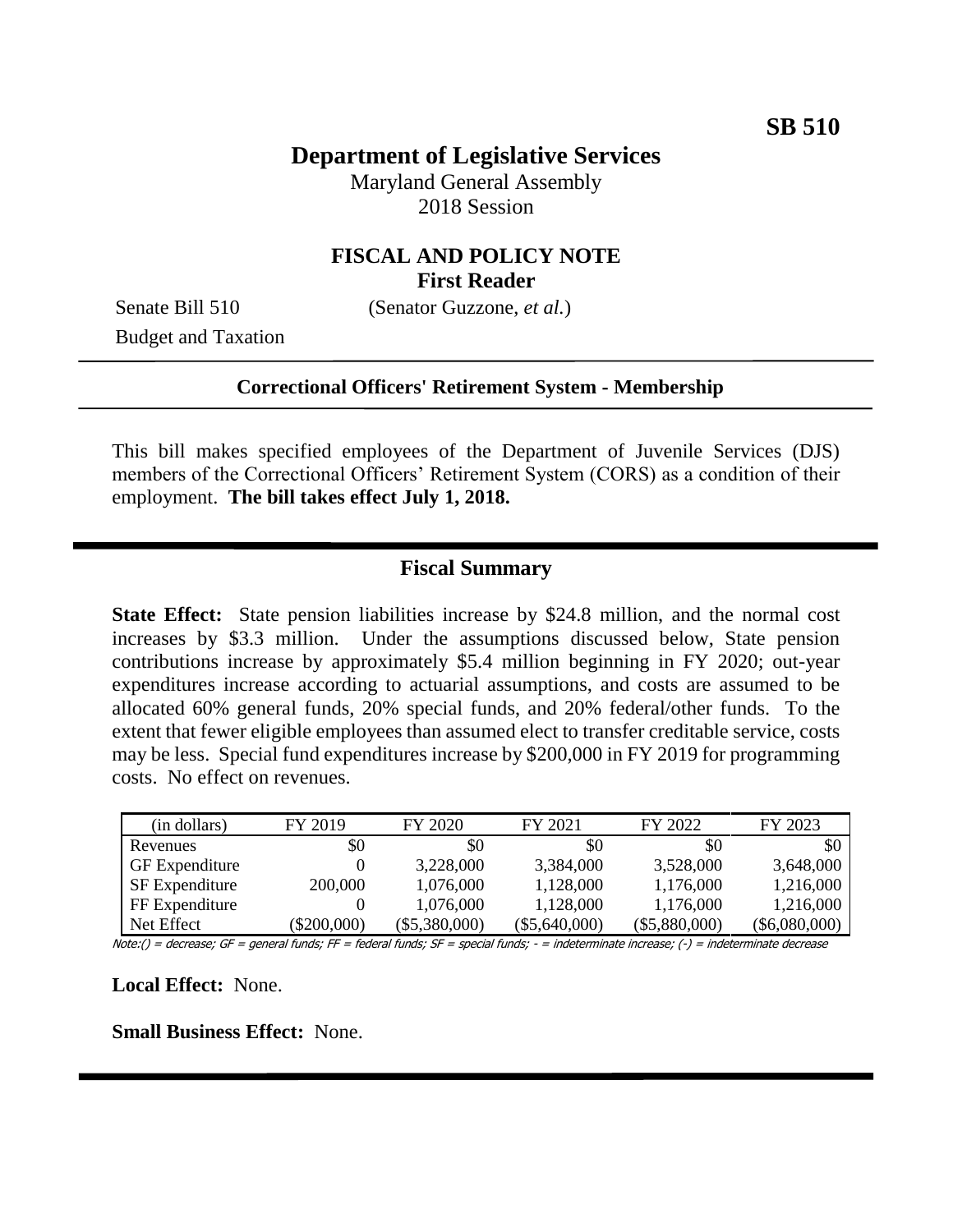# **Analysis**

**Bill Summary:** The bill applies to individuals serving in any of the following DJS positions on or after July 1, 2018:

- case management specialist, specialist supervisor, or program supervisor;
- community detention officer or supervisor;
- resident advisor, advisor lead, advisor supervisor, or advisor trainee;
- resident youth center cook or cook lead;
- residential group life manager;
- vouth recreation specialist; or
- youth transportation officer, officer lead, officer supervisor, or officer trainee.

An individual in one of the specified positions *on or before* June 30, 2018, is eligible to retire from CORS if vested in CORS, with a combined total of at least 20 years of *eligibility* credit in CORS and either the Employees' Pension System (EPS) or Employees' Retirement System (ERS). Any such individual who retires under this provision is entitled to a normal service retirement benefit based on *creditable* service in CORS. By October 1, 2018, the State Retirement Agency must notify affected individuals of their *right* to transfer creditable service from EPS or ERS to CORS (there is *no requirement* in the bill to transfer creditable service).

**Current Law/Background:** Eligibility for CORS membership is limited to (1) correctional officers in the first six job classifications; (2) security attendants at Clifton T. Perkins Hospital Center; (3) correctional dietary, maintenance, supply, and laundry officers; (4) designated employees of Maryland Correctional Enterprises; (5) certain local detention center officers; (6) specified correctional officers serving as security chiefs, facility administrators, assistant wardens, or wardens; (7) correctional case management specialists, supervisors, and managers; (8) parole and probation agents, supervisors, and regional administrators; and (9) specified counselors, social workers, psychologists, and recreation officers within the Department of Public Safety and Correctional Services (DPSCS).

It is assumed that all current individuals affected by the bill participate only in EPS (rather than ERS, which was closed to new members in 1980); **Exhibit 1** shows the key provisions for CORS and EPS. As the exhibit shows, Chapter 110 of 2006 phased in a higher EPS employee contribution rate, from 2.0% in fiscal 2006 to 5.0% in fiscal 2009. Chapter 397 of 2011 made additional changes, raising the member contribution rate to 7.0% and reducing the benefit multiplier to 1.5% for members hired after June 30, 2011. Prior to July 1, 1998, EPS was noncontributory for most members.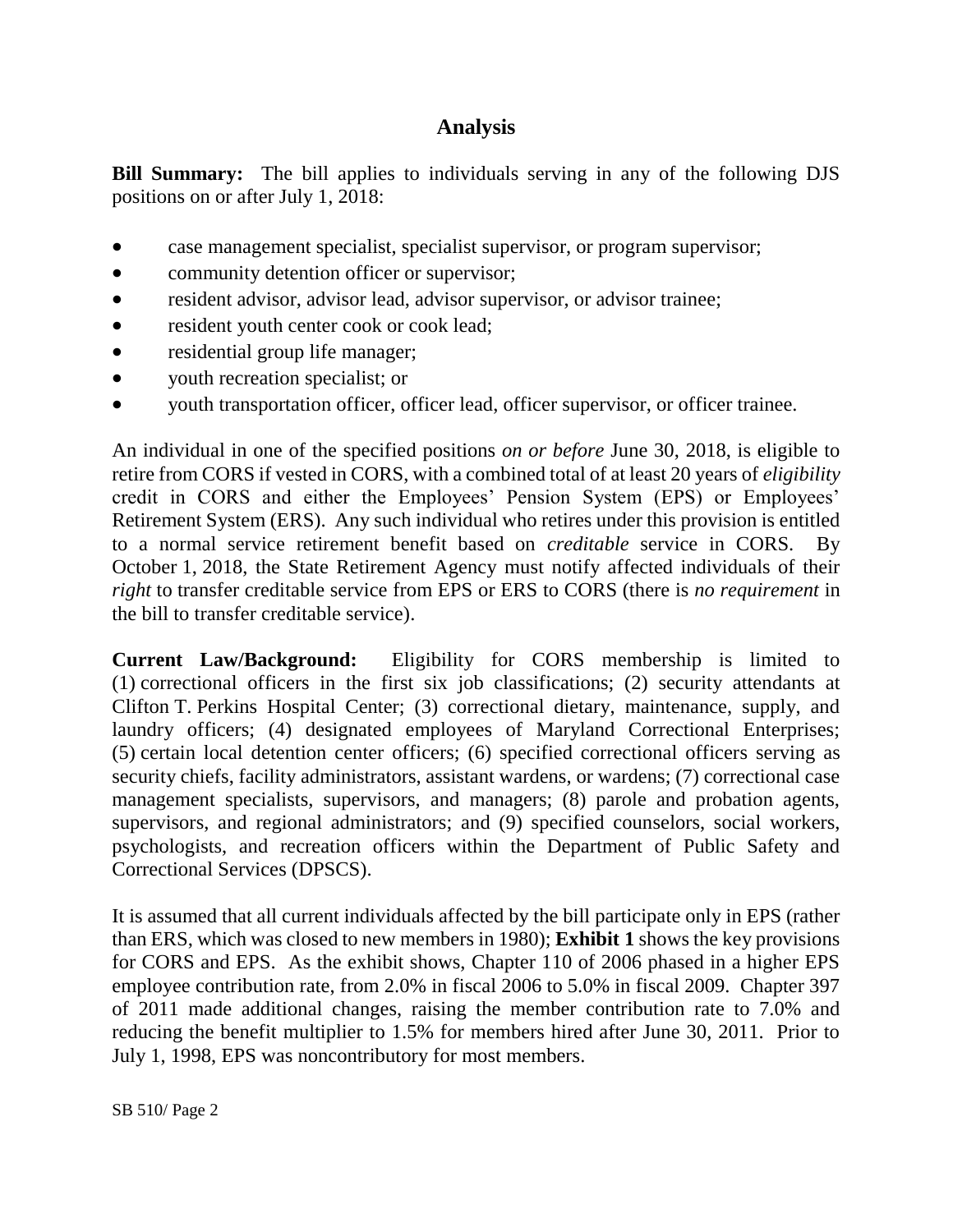### **Exhibit 1 Pension Plan Provisions**

|                                                  | <b>Employees' Pension System</b>                                                                                          |                           |                           |  |
|--------------------------------------------------|---------------------------------------------------------------------------------------------------------------------------|---------------------------|---------------------------|--|
|                                                  | Hired Before July 1, 2011                                                                                                 | Hired After June 30, 2011 | <b>CORS</b>               |  |
| Normal Retirement Age                            | $62^{1}$                                                                                                                  | $65^{2}$                  | $55^3$                    |  |
| Years of Service for<br><b>Normal Retirement</b> | 30                                                                                                                        | Age and service add to 90 | 20                        |  |
| <b>Employee Contribution</b>                     | None prior to 1998<br>2.0% (1998-2006)<br>3.0% in 2007<br>4.0% in 2008<br>$5.0\%$ (2009-2011)<br>7.0% after June 30, 2011 | 7.0%                      | 5.0%                      |  |
| Benefit Multiplier                               | 1.8% (after 1998)<br>1.2% (before 1998)                                                                                   | 1.5%                      | $1.82\%$ of<br><b>AFC</b> |  |

AFC: average final compensation CORS: Correctional Officers' Retirement System

<sup>1</sup>Retiree must have at least 5 years of service.

<sup>2</sup>Retiree must have at least 10 years of service.

<sup>3</sup>Retiree must have 5 years of service if hired before July 1, 2011; otherwise, retiree must have 10 years of service if hired on or after July 1, 2011.

Source: Maryland Annotated Code, State Personnel and Pensions Article

Chapter 397 also raised the vesting requirement from 5 to 10 years for all members of the State Retirement and Pension System (SRPS) hired on or after July 1, 2011. However, Chapters 608 and 609 of 2012 allow a member of any SRPS system who was a member on June 30, 2011, and who transfers into another SRPS system on or after July 1, 2011, without a break in employment (of more than 30 days) to be subject to the same requirements for the new system that were in effect on June 30, 2011. For the purposes of this bill, individuals who were members of EPS before July 1, 2011, and who transfer to CORS under the bill, require only 5 years (instead of 10) to vest in CORS. Individuals who joined EPS on or after July 1, 2011, and transfer under the bill still need 10 years to vest in CORS. "Eligibility service" means service credit that is recognized for determining eligibility for a retirement benefit. In general, a member of EPS receives one year of eligibility service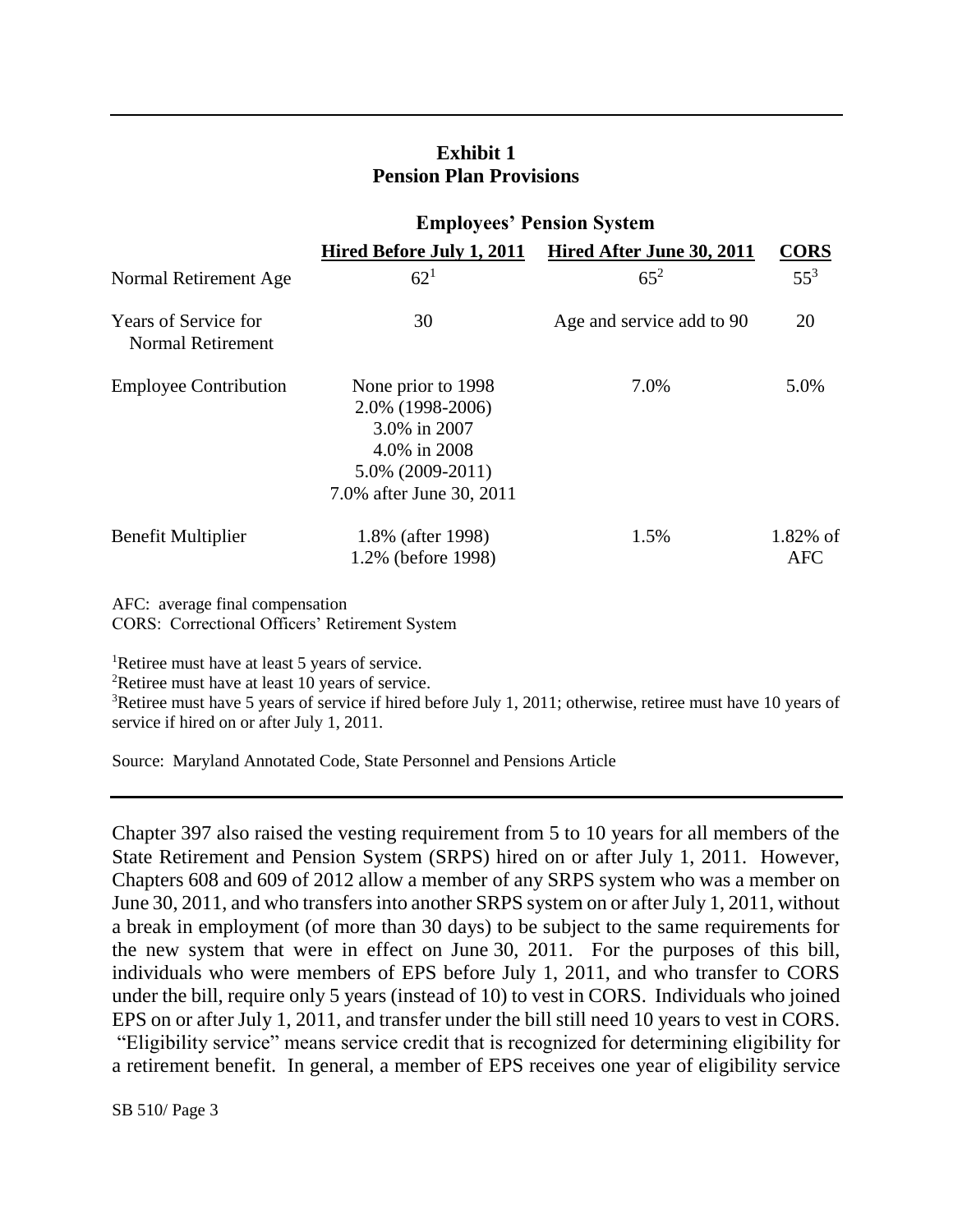credit for completing at least 500 hours of employment in a fiscal year. "Creditable service" is service credit that is recognized for computing a retirement benefit. In general, it equals eligibility service credit plus credit for unused sick leave.

Title 37 of the State Personnel and Pensions Article governs transfers from EPS to another contributory pension system (like CORS). Under Title 37, a "new system" means the system into which the member is transferring service credit, and "previous system" means the system from which the individual is transferring. Members transferring creditable service from EPS to another contributory system must pay the member contribution rates in effect for the period of service covered by the transferred service credit, plus interest. They are also refunded any accumulated contributions in the previous system that are in excess of the member contributions required by the new system. Under Title 37, an individual who retires from a new system within five years of transferring to that system receives benefits for the transferred credit that would have been payable under the previous system. Only after five years can benefits be paid for the transferred credit in accordance with the benefit formula in the new system.

Under the terms of Title 37, therefore, EPS members transferring creditable service to CORS have to pay the difference between the contribution rate paid to EPS, if any, and the 5.0% CORS contribution rate, plus interest, for any service credit earned prior to fiscal 2009, when the EPS member contribution rate was less than the 5.0% CORS contribution. For service credit earned prior to 1998, they likely must pay the full CORS contribution of 5.0% (plus interest) since EPS was noncontributory for most members. However, they will also receive credit for the higher member contributions (7.0%) paid in EPS since June 30, 2011, because those contributions are also transferred to CORS and credited to their account. Any net deficiency in their member contributions results in an actuarial reduction to their benefit at the time of retirement. The Department of Legislative Services notes that there is no actual transfer of assets between plans because CORS and EPS/ERS are considered a single plan for the purpose of valuing their assets and liabilities.

Normal retirement age for most CORS members is age 55 if they have vested; they can also retire with 20 years of service regardless of age.

Chapter 340 of 2006 included 647 correctional dietary, maintenance, and supply workers in CORS. Chapters 408 and 409 of 2008 added correctional laundry workers and designated employees of Maryland Correctional Enterprises. Chapters 218 and 219 of 2016 added correctional case management specialists, supervisors, and managers. Chapters 688 and 689 of 2017 added parole and probation agents, supervisors, and regional administrators. Chapter 690 of 2017 added specified counselors, social workers, psychologists and recreation officers within DPSCS.

DJS provided data that indicates that the bill affects 1,198 current DJS employees.

SB 510/ Page 4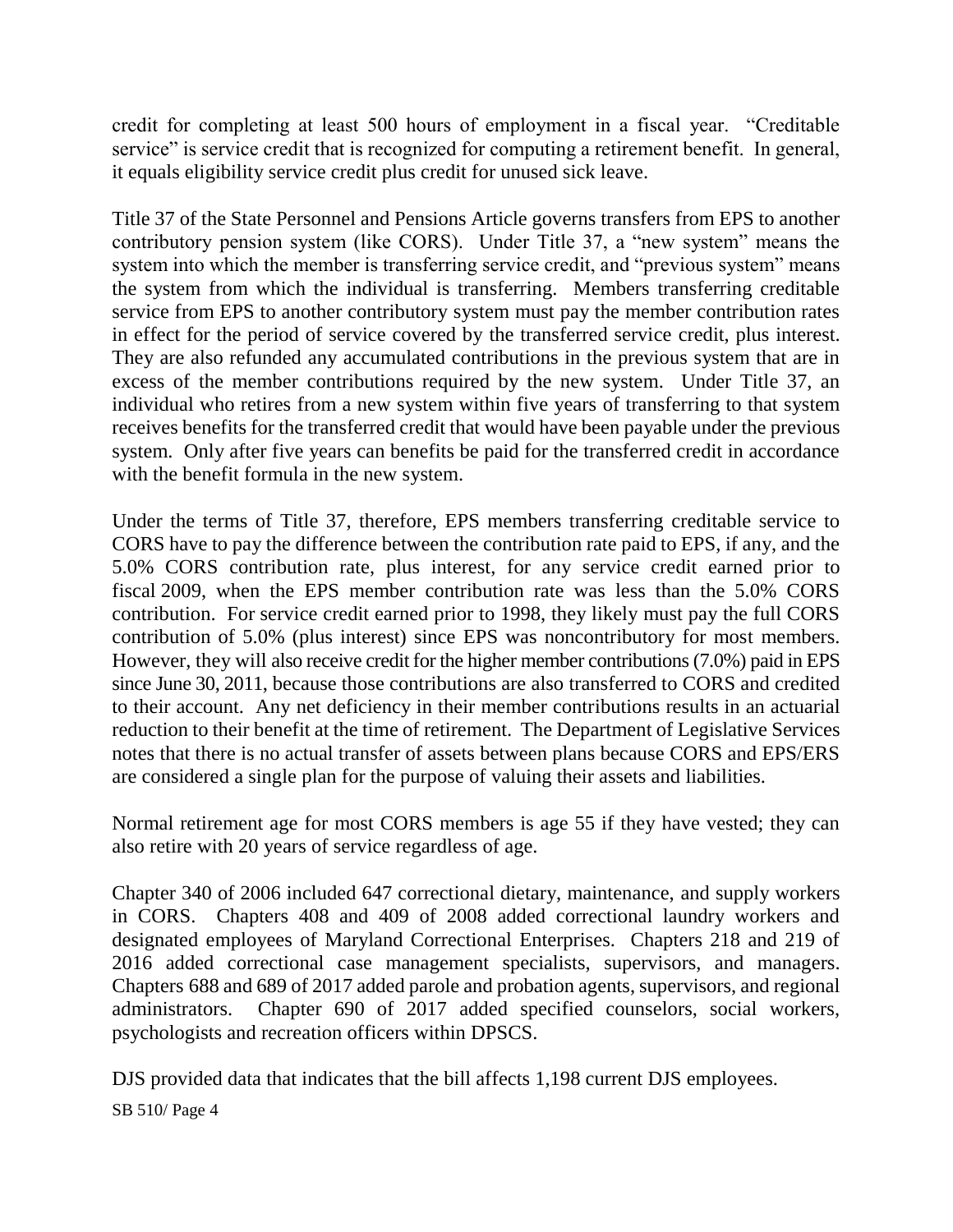### **State Expenditures:**

#### *Pension Liabilities*

As noted above, EPS/ERS and CORS are considered a single plan for actuarial reasons, so the employer contribution rates for each plan are the same. Also, current EPS members transferring creditable service to CORS have to make up any difference in member contributions. Therefore, any difference in member contributions has no effect on plan assets.

On the liability side, several competing factors affect the fiscal effect of the bill. On the one hand, some service credit in EPS accrued at a lower benefit level than CORS, whether at the 1.2% level, prior to 1998, or the 1.5% level, for those hired on or after July 1, 2011. Under the bill, that service credit may be paid at the 1.818% CORS level if the affected individuals elect to transfer creditable service from EPS to CORS. This factor increases State pension liabilities because accrued credit is being paid at a higher level.

A countervailing factor is the requirement in current law that individuals remain in CORS for at least 5 years before retiring in order to earn the CORS benefits, and the bill's requirement that they vest in CORS (either 5 or 10 years) before they retire with a CORS benefit. This may cause some individuals to remain employed longer than they otherwise would, or not to transfer creditable service to CORS. Delayed retirements reduce State pension liabilities because payments are made for fewer years.

The analysis assumes that any individual who is within five years of retirement under EPS elects *not* to transfer creditable service to CORS but rather elects to retire with an EPS benefit. This is due to the fact that the individual would have to remain in CORS for at least five years in order to vest and retire with a CORS benefit. Given that most of these individuals can retire in less than five years or are already eligible to retire, the actuary assumes that they do not elect to work longer but instead choose to retire with an EPS benefit. Based on the data provided by DJS, the General Assembly's actuary has determined that 126 of the 1,198 affected members are eligible for retirement within five years.

Otherwise, the analysis assumes that all other affected individuals elect to transfer all of their creditable service to CORS and retire with a CORS benefit after vesting with 5 or 10 years of service. Those individuals also have to reconcile any contribution deficiency under Title 37 resulting from the transfer. To the extent that the number of affected individuals who transfer creditable service differs from these assumptions, the fiscal effect differs accordingly.

SB 510/ Page 5 The General Assembly's actuary advises that, with these assumptions, State pension liabilities increase by \$24.8 million, and the normal cost increases by \$3.3 million. State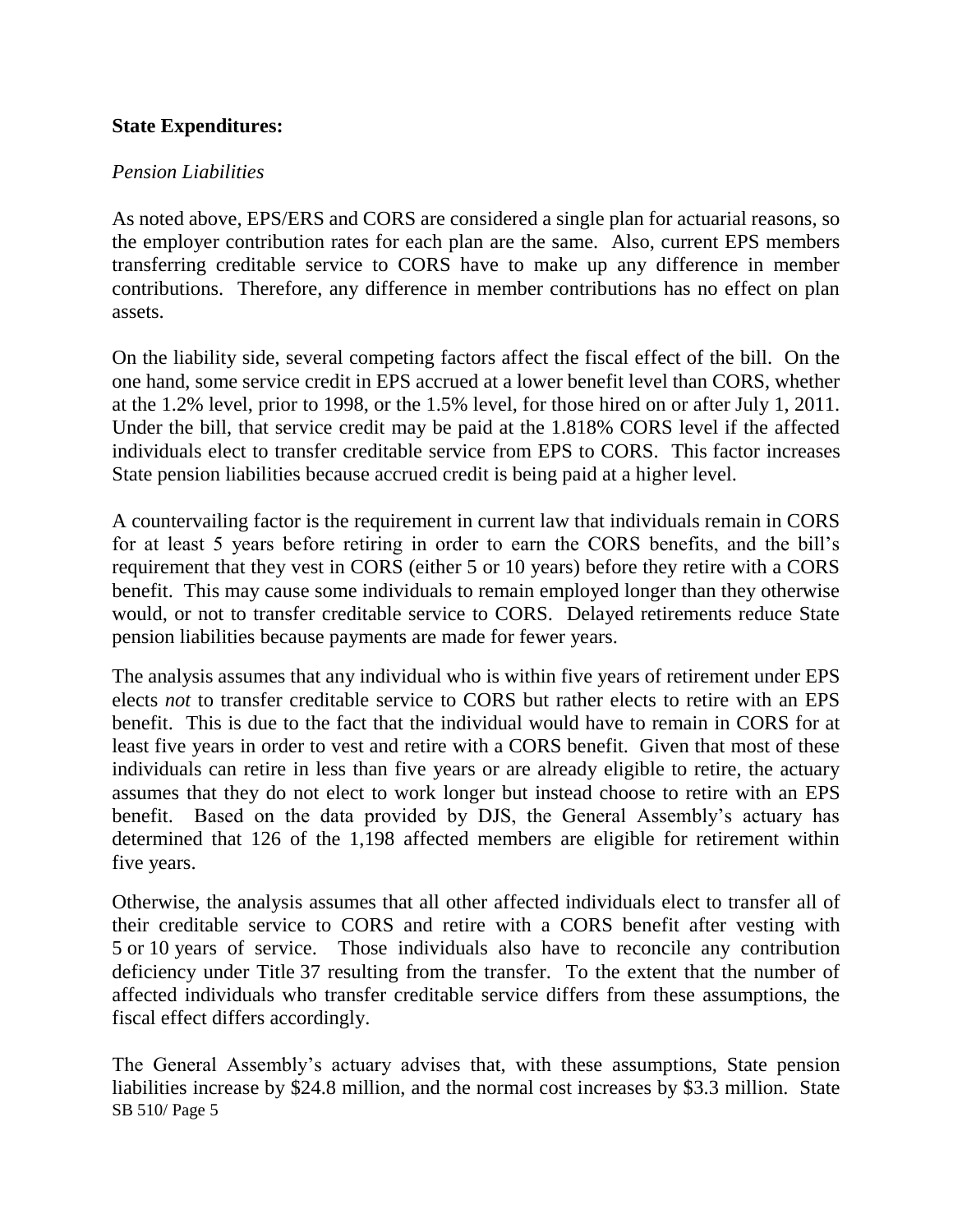pension liabilities are amortized over the remaining years of a closed 25-year amortization period. Therefore, adding the increase in the normal cost to the annual amortization payment results in a first-year cost of \$5.38 million in fiscal 2020. Out-year pension costs increase according to actuarial assumptions. State pension costs in the combined employees' system (which includes both CORS and EPS) are assumed to be split 60% general funds, 20% special funds, and 20% federal/other funds.

For the purposes of this estimate , the actuary calculated the effect of members earning the more generous CORS benefit rather than the EPS benefit and assumed the liabilities are incorporated in the June 30, 2018 valuation. Therefore, the fiscal effect begins in fiscal 2020. However, the full effect of the bill will not be known until affected members notify the system whether they intend to transfer service credit from EPS to CORS. In most cases, they will notify the system after the bill's effective date (they must be told of the opportunity to transfer credit by October 2018), so the transfers will not be recognized until the June 30, 2019 valuation, which determines contribution rates for fiscal 2021. Thus, the actual fiscal impact of the bill will depend on the number of individuals who elect to transfer service credit to CORS, and the timing of those transfers, and may be less than the actuary's estimate.

Individuals with at least 20 years of service credit are not eligible to retire immediately from CORS. The bill specifies that, prior to retiring from CORS, they must be vested in CORS; as they are new members, they must acquire either 5 or 10 years of service credit, depending on when they originally joined EPS.

### *Administrative Costs*

Legislation transferring EPS members to CORS was enacted in both 2016 and 2017, affecting approximately 1,100 members. Notification of these members, as also required by this bill, included calculating pension deficiencies that would result for each member if they elected to transfer service credit under those new laws. In addition, benefit projections were prepared for many of the affected members to help them decide whether it was beneficial for them to transfer service credit or keep the credit in EPS. These tasks occupied a great deal of staff time and SRA resources, including responding to inquiries and complaints from affected members, which affected the agency's ability to carry out other important functions. Given the large number of members affected by this bill, SRA therefore anticipates automating these functions. As much of the agency's information technology (IT) operations and maintenance is outsourced, doing so incurs \$200,000 in programming costs from the agency's IT contractor.